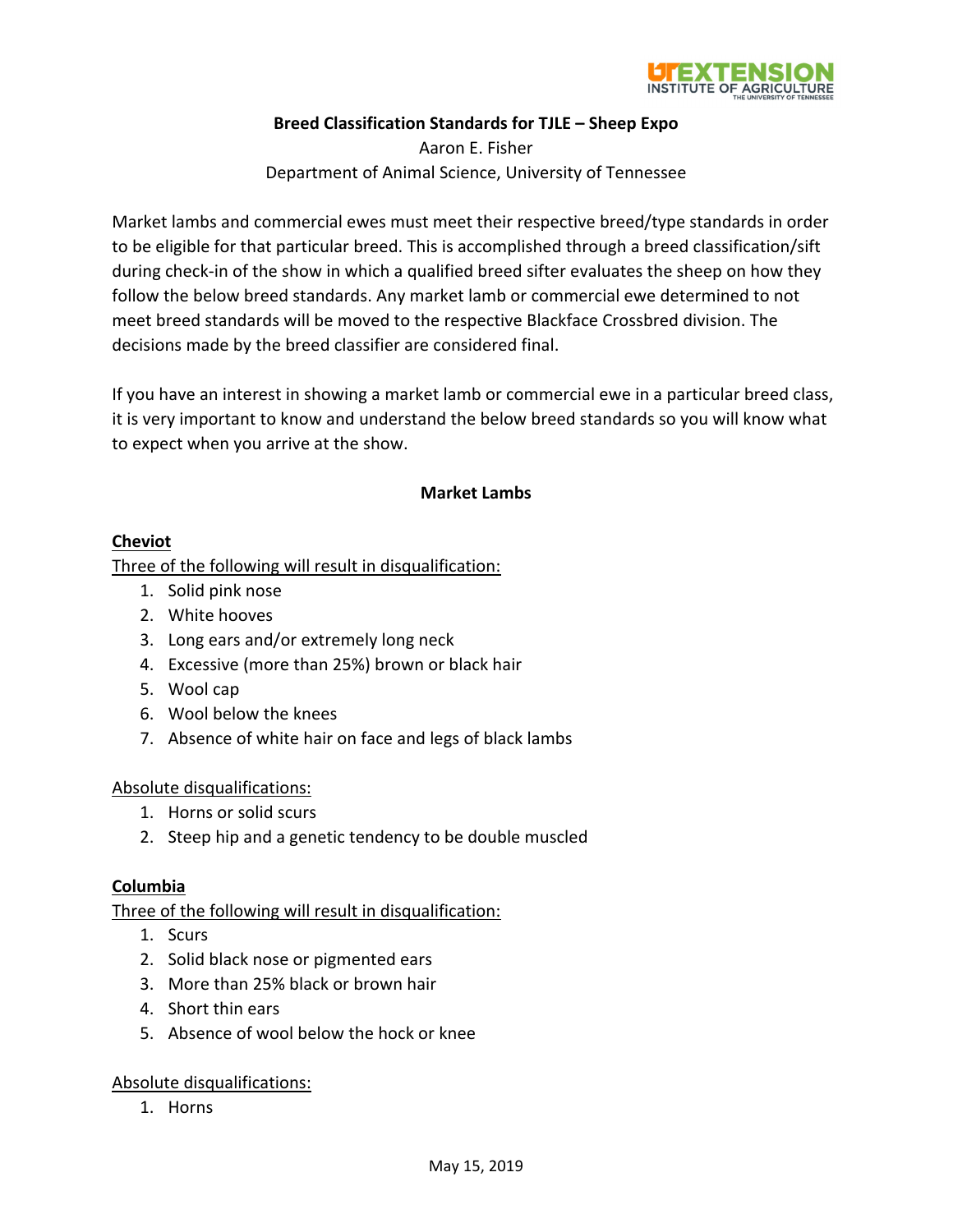- 2. Open face or absence of a full wool cap. Must have wool between the ears and eyes.
- 3. A steep hip and a genetic tendency to be double muscled

# **Corriedale**

Three of the following will result in disqualification:

- 1. Scurs
- 2. Brown spots on ears
- 3. Brown or black spots (in the hair) on the head or legs
- 4. Minor deviation from the ideal conformation, or breed characteristics

# Absolute disqualifications:

- 1. Horns
- 2. Black and/or brown spots in the wool
- 3. Solid black nose and all white hooves
- 4. A steep hip and a genetic tendency to be double‐muscled

## **Dorset**

Three of the following will result in disqualification:

- 1. Any dark colored spots in the hair or wool
- 2. Large drooping ears
- 3. Fine textured, silky hair covering
- 4. Absence of hair covering in typical areas
- 5. Dark colored septum ‐ dividing the tissue between the nostrils
- 6. Dark colored lining of the nose or mouth

## Absolute disqualification:

1. All‐black, colored or spotted (Holstein type) lambs

## **Hair Breeds**

1. Lambs with any evidence of hair sheep breeding will show in the Hair Breeds Division.

## **Hampshire**

Three of the following will result in disqualification:

- 1. Broken wool cap
- 2. Very fine or thin hair on face or legs
- 3. Scurs
- 4. Excessive (more than 25%) white hair on jaw or legs
- 5. Excessively dark or blue hide
- 6. Inadequate wool covering head and legs
- 7. Speckled face so that the lamb appears to be a "brockle"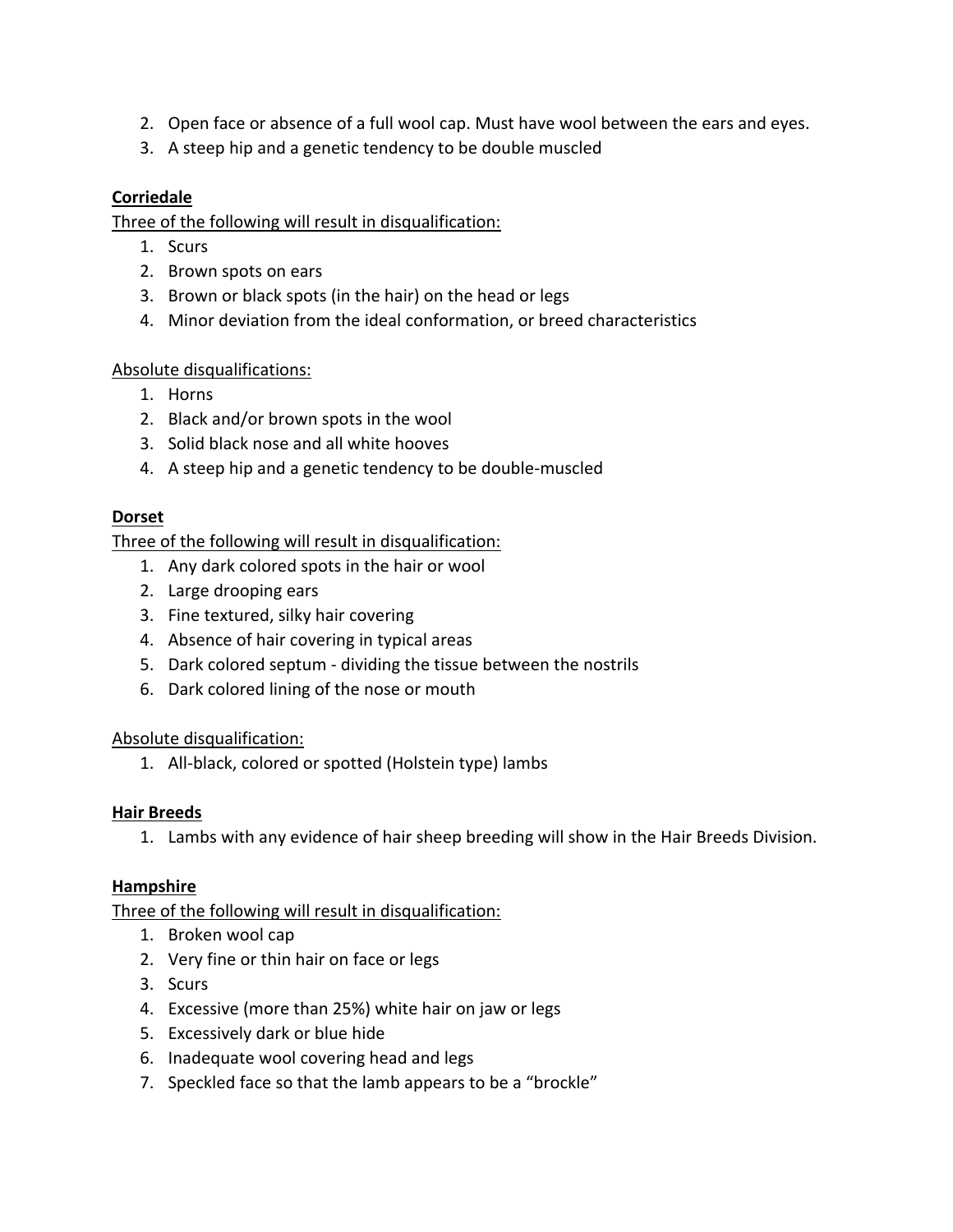Absolute disqualifications:

- 1. Horns
- 2. Lack of a wool cap
- 3. Steep hip and genetic tendency to be double muscled

# **Montadale**

Three of the following will result in disqualification:

- 1. Solid pink nose
- 2. Completely white hooves
- 3. Excessive wool cap
- 4. Heavy wool covering below the hock and knee
- 5. Excessive brown or black hair (more than 25%) on the face or legs
- 6. Excessive dark coloration of the face and legs (appears to be a "brockle")
- 7. Absence of white hair frosting on the face and legs of a black lamb

# Absolute disqualification:

- 1. Horns (scurs that are loose are okay)
- 2. A steep hip and genetic tendency to be double muscled

# **Natural Color**

1. Must have fleece with at least 50% of fibers that are a color other than white, excluding the hair on the lamb's face and legs.

# **Oxford**

Three of the following will result in disqualification:

- 1. Long droopy black ears
- 2. Bare face
- 3. Black spots in wool or hair
- 4. Inverted eyelids
- 5. Specked face and/or hair
- 6. White spots on the ear

# Absolute disqualifications:

- 1. Horns or solid scurs
- 2. Lack of top‐knot
- 3. A steep hip and a genetic tendency to be double‐muscled

# **Romney**

Three of the following will result in disqualification:

- 1. Head that is not white
- 2. No wool cap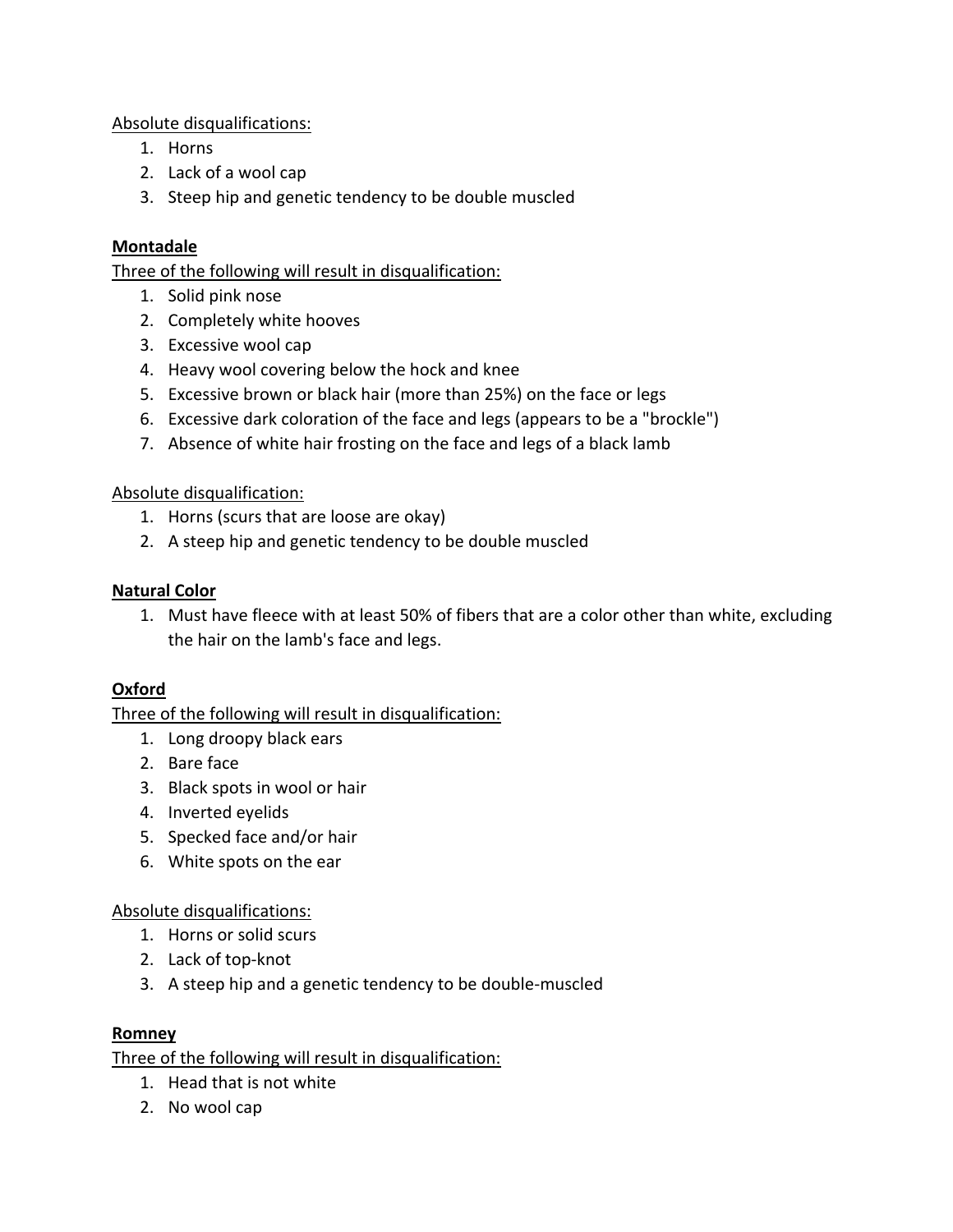- 3. Excessively small or large ears
- 4. Fleece that is not predominately solid white

### Absolute disqualification:

1. Horns

### **Shropshire**

Three of the following will result in disqualification:

- 1. Broken wool cap
- 2. Coarse or long, droopy ears
- 3. Coarse or Roman nose
- 4. Any white on the face, ears or legs
- 5. Legs completely bare of wool below the knees and hocks
- 6. Black arm‐pits or black spots in the skin or wool

### Absolute disqualifications:

- 1. Horns
- 2. Lack of a wool cap
- 3. A steep hip and a genetic tendency to be double‐muscled

### **Southdown**

Three of the following will result in disqualification:

- 1. Solid white hair color on muzzle
- 2. Pink nose
- 3. Excessive white on face, ears or legs
- 4. Completely slick ears
- 5. Pink or striped hooves
- 6. Black spots in the fleece, not hide
- 7. Open pool on the head
- 8. Speckled face or legs

### Absolute disqualifications:

- 1. Solid black in color
- 2. Horns or solid scurs
- 3. Double Muscled

### **Suffolk**

Three of the following will result in disqualification:

- 1. Non‐black hair on head, ears or legs
- 2. Wool on the head